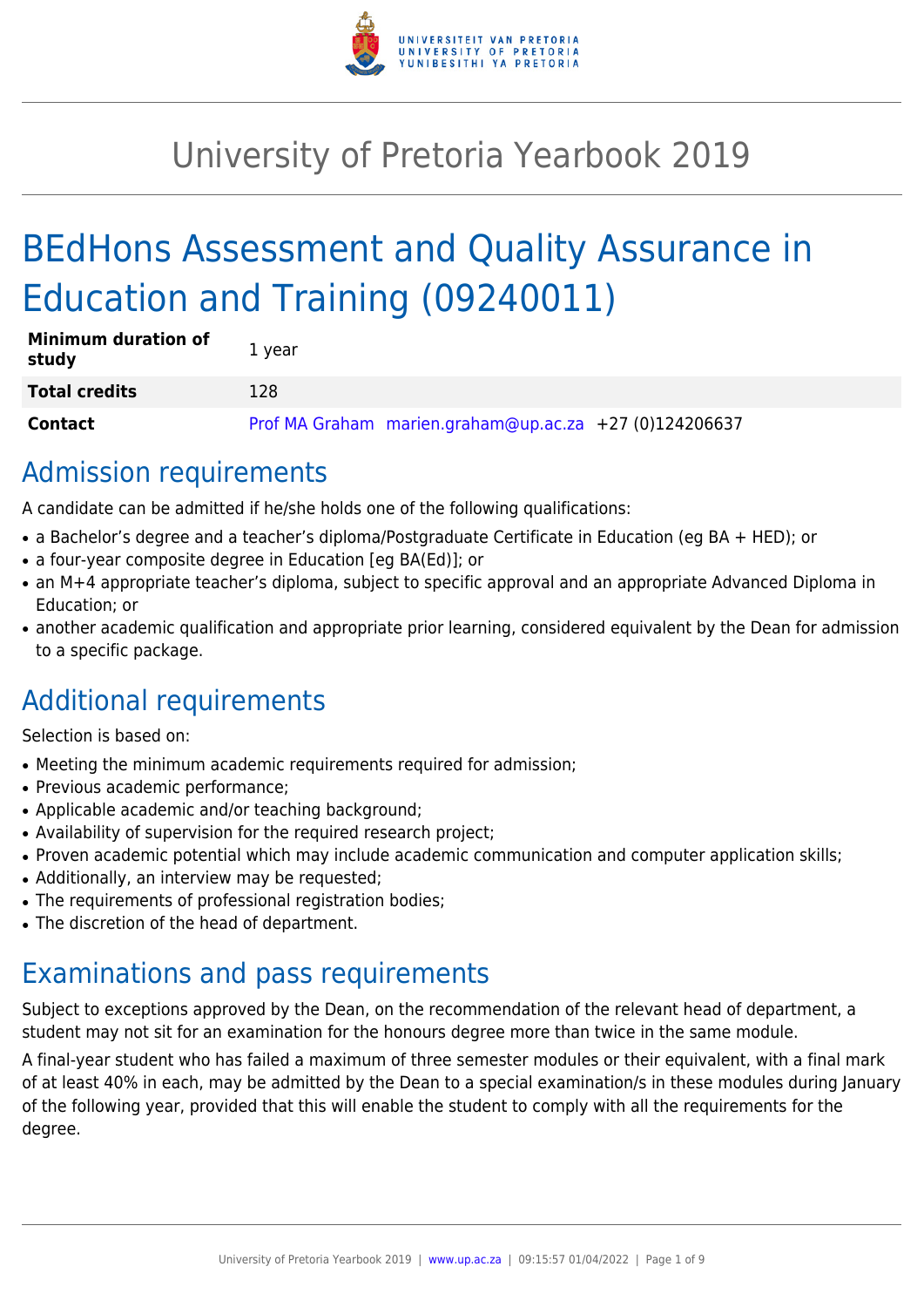

## Research information

A research project is compulsory and must be handed in for examination, as prescribed by the particular department.

### Pass with distinction

The degree is conferred with distinction on a student who has obtained an average of at least 75%, with a minimum of 70% in each module.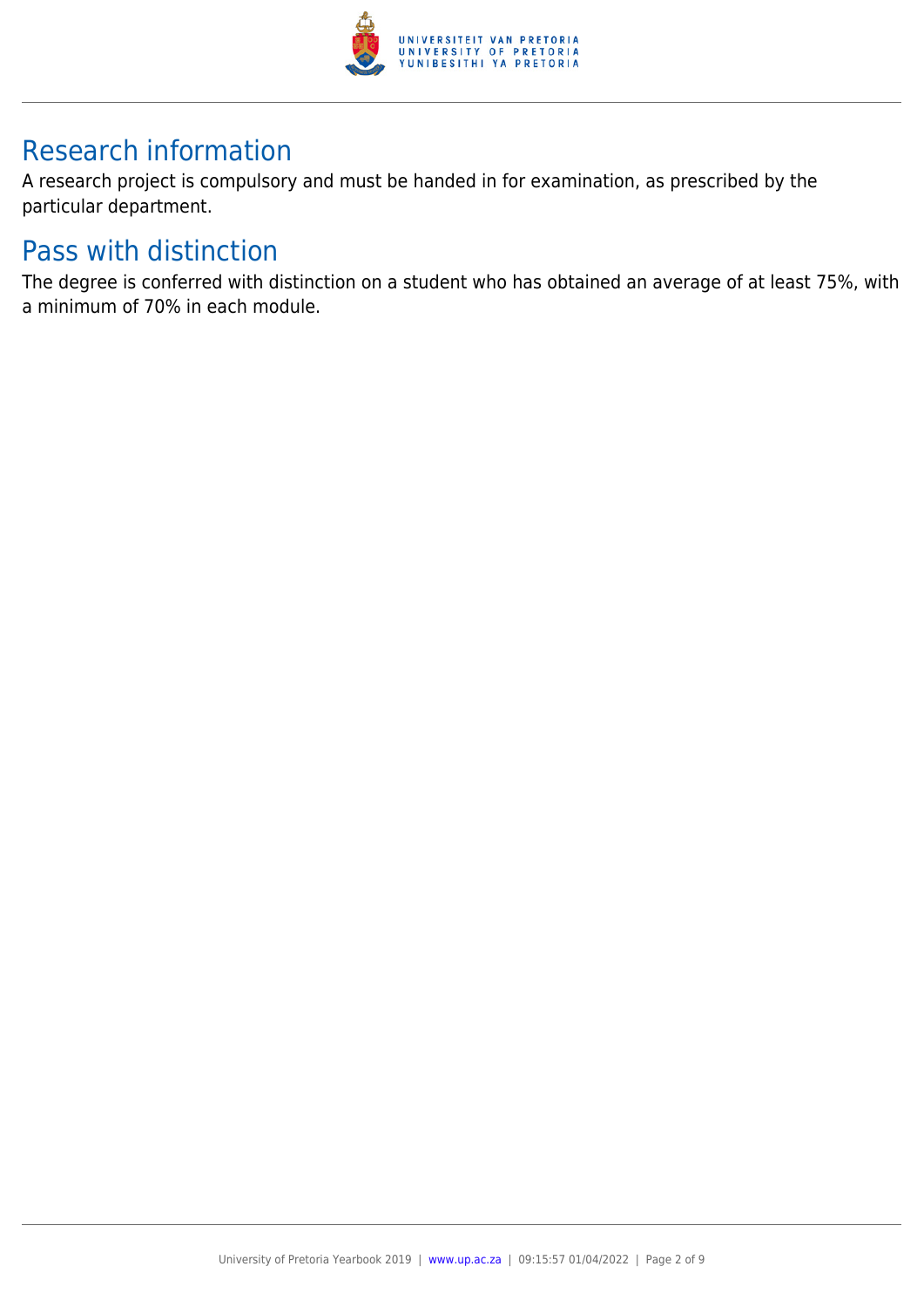

## Curriculum: Final year

#### **Minimum credits: 128**

When the full-time option is chosen, all "Fundamental" and "Core" modules must be selected. When the part-time option is chosen, NMQ 745, EDS 711, CDD 710 and API 711 must be selected in the 1st year and NMQ 755, one elective, AQA 780 and QPI 712 must be selected in the final year. **Elective module prerequisites** include Mathematics II for Mathematics education (MCE 730), Biology II or Zoology II or Botany II or General science ll for Life sciences education (LSN 730) and Physics II or Chemistry II or General science II for Physical sciences education (PHN 730). If SCU 731 is chosen, it can only be taken in the second semester. Approval from the relevant head of department is required for MCE 730, LSN 730 and PHN 730.

### **Fundamental modules**

#### **Part 2: Research report 780 (AQA 780)**

| <b>Module credits</b>         | 16.00                                        |
|-------------------------------|----------------------------------------------|
| <b>Prerequisites</b>          | <b>NMQ 755</b>                               |
| Language of tuition           | Module is presented in English               |
| <b>Department</b>             | Science Mathematics and Technology Education |
| <b>Period of presentation</b> | Semester 2                                   |

#### **Module content**

Supervised research project of limited scope. Use qualitative and/or quantitative methods. Writing a short report.

#### **Part 1: Research proposal 755 (NMQ 755)**

| <b>Module credits</b>         | 16.00                          |
|-------------------------------|--------------------------------|
| Language of tuition           | Module is presented in English |
| <b>Department</b>             | Humanities Education           |
| <b>Period of presentation</b> | Semester 1                     |

#### **Module content**

Guided literature research, formulation of a conceptual framework and development of a research proposal for a supervised research project of limited scope.

### **Core modules**

### **Assessment approaches and instruments 711 (API 711)**

| <b>Module credits</b> | 16.00                                        |
|-----------------------|----------------------------------------------|
| <b>Prerequisites</b>  | No prerequisites.                            |
| Language of tuition   | Module is presented in English               |
| <b>Department</b>     | Science Mathematics and Technology Education |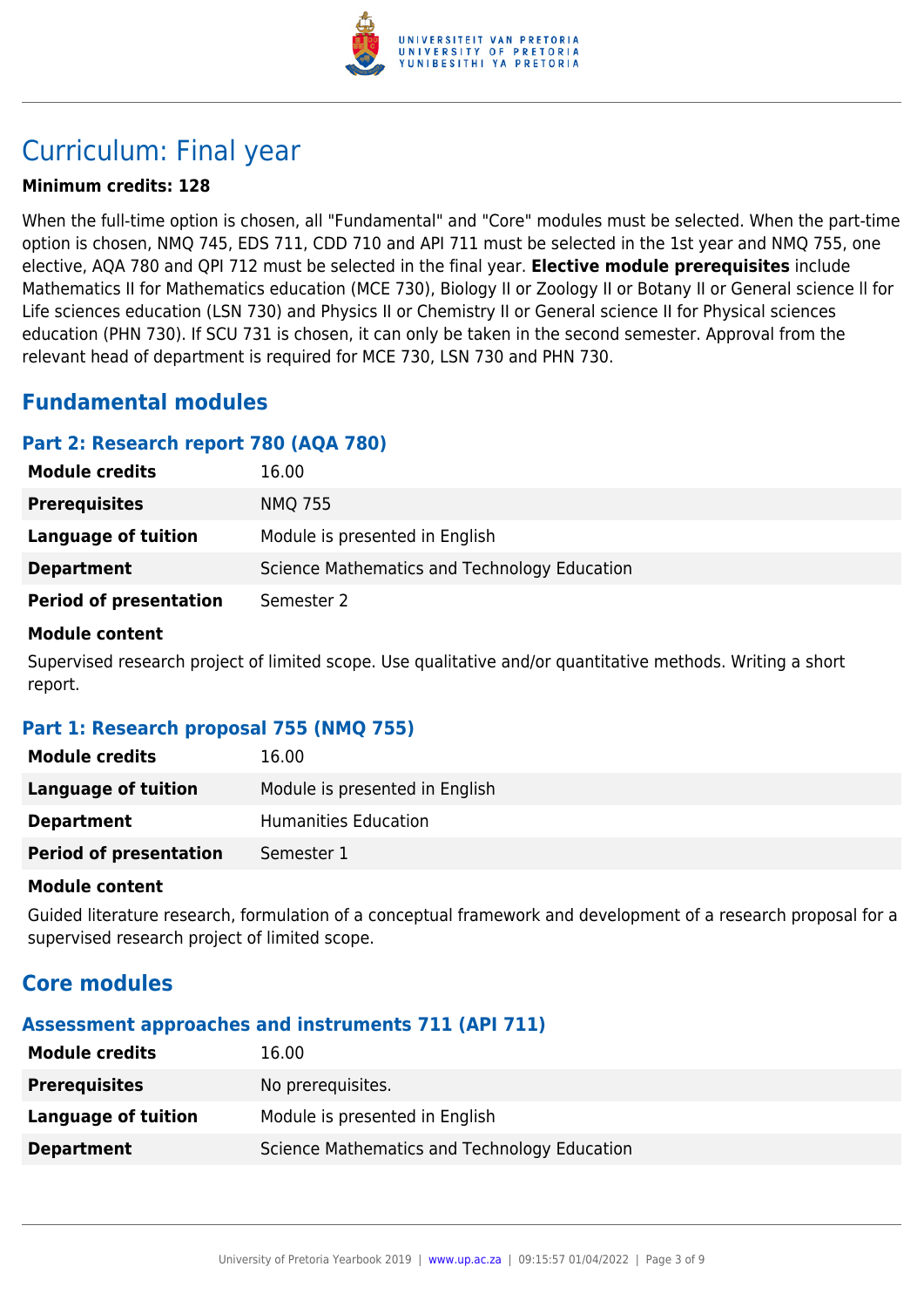

#### **Period of presentation** Semester 2

#### **Module content**

Foundations, principles and ethics of assessment practices. International trends. Quantitative and qualitative modes of assessment and appropriate instruments. Generating evidence for assessment. Assessment and quality assurance. Techniques of computer-based assessment.

#### **Curriculum development 710 (CDD 710)**

| <b>Module credits</b>         | 16.00                                        |
|-------------------------------|----------------------------------------------|
| <b>Prerequisites</b>          | No prerequisites.                            |
| Language of tuition           | Module is presented in English               |
| <b>Department</b>             | Science Mathematics and Technology Education |
| <b>Period of presentation</b> | Semester 1 or Semester 2                     |

#### **Module content**

Principles and foundations of curriculum/programme design and development. International and national models and trends in curriculum/programme development. Principles of outcomes-based programming in the SAQA context. Curriculum development models and instruments in action. Situation and task analysis needs assessment. Development. Dissemination. Implementation as a change process. Assessment and evaluation.

#### **Philosophy and social imperatives of education 711 (EDS 711)**

| <b>Module credits</b>         | 16.00                          |
|-------------------------------|--------------------------------|
| <b>Prerequisites</b>          | No prerequisites.              |
| Language of tuition           | Module is presented in English |
| <b>Department</b>             | <b>Educational Psychology</b>  |
| <b>Period of presentation</b> | Semester 1                     |

#### **Module content**

Meta-theories in education. Empiricism; rational empiricism; critical rationalism; critical theory; phenomenology; hermeneutics; system theory; philosophies in education: traditional philosophies; indigenous (African) philosophies. The influence of modernism and postmodernism on education. Sociological imperatives for education. Theories of societal change and roles and values of education. Comparative perspectives on learning theories and their meaning for education.

#### **Educational research methodology 745 (NMQ 745)**

| <b>Module credits</b>         | 16.00                                        |
|-------------------------------|----------------------------------------------|
| Language of tuition           | Module is presented in English               |
| <b>Department</b>             | Science Mathematics and Technology Education |
| <b>Period of presentation</b> | Semester 1                                   |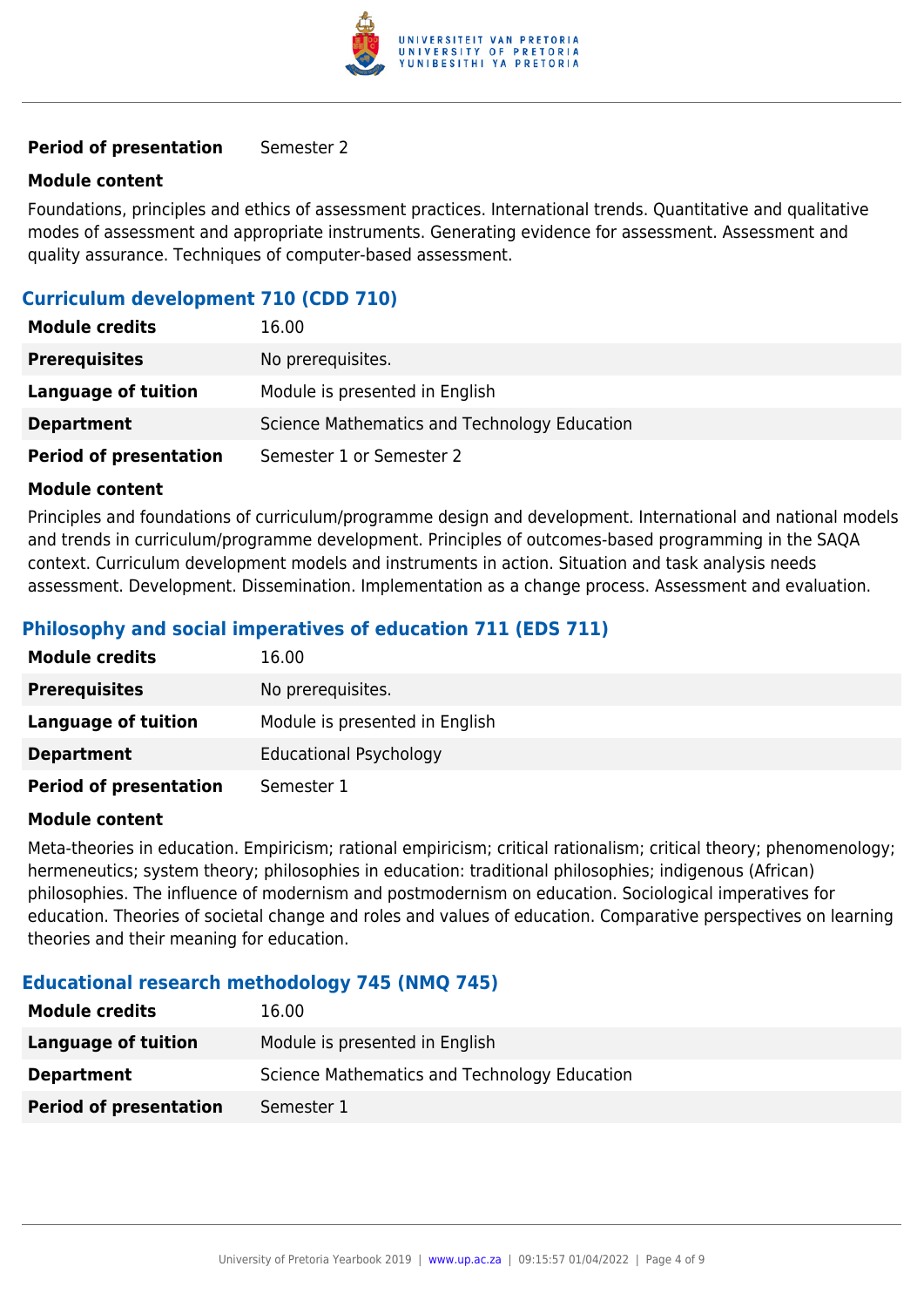

#### **Module content**

The nature of educational enquiry: contexts of research, research ethics, truth, rationality, subjectivity and objectivity; Quantitative and qualitative modes of enquiry, research designs and data collection techniques. Various approaches to qualitative research including case study research, historical research, ethnographic research, and action research. Basic concepts and principles of quantitative research. Statistical techniques in the educational research process. Survey methodology and questionnaire design. Classification and graphical representation of data. Descriptive measures. Statistical inference. Data-processing procedures. Parametric versus non-parametric tests. Some test statistics (e.g. F-Test and T-test). Formulating a research methodology for a limited project.

#### **Quality assurance structures and policies 712 (QPI 712)**

| <b>Module credits</b>         | 16.00                                        |
|-------------------------------|----------------------------------------------|
| Language of tuition           | Module is presented in English               |
| <b>Department</b>             | Science Mathematics and Technology Education |
| <b>Period of presentation</b> | Semester 2                                   |

#### **Module content**

The module provides knowledge on quality assurance, assessment and accreditation requirements within the context of the national education and training system. The focus is the legislative base, policies and structures of national and international accreditation and quality assurance bodies.

### **Elective modules**

#### **Instructional tools and e-learning 710 (CTM 710)**

| <b>Module credits</b>         | 16.00                                        |
|-------------------------------|----------------------------------------------|
| <b>Prerequisites</b>          | No prerequisites.                            |
| Language of tuition           | Module is presented in English               |
| <b>Department</b>             | Science Mathematics and Technology Education |
| <b>Period of presentation</b> | Semester 1                                   |

#### **Module content**

The purpose of this module is to enable the candidate to master computer-integrated techniques pertaining to instructional tools and multimedia in education and training.

#### **Education law and policy 730 (ELP 730)**

| <b>Module credits</b>         | 16.00                                          |
|-------------------------------|------------------------------------------------|
| <b>Prerequisites</b>          | No prerequisites.                              |
| Language of tuition           | Module is presented in English                 |
| <b>Department</b>             | <b>Education Management and Policy Studies</b> |
| <b>Period of presentation</b> | Semester 1 or Semester 2                       |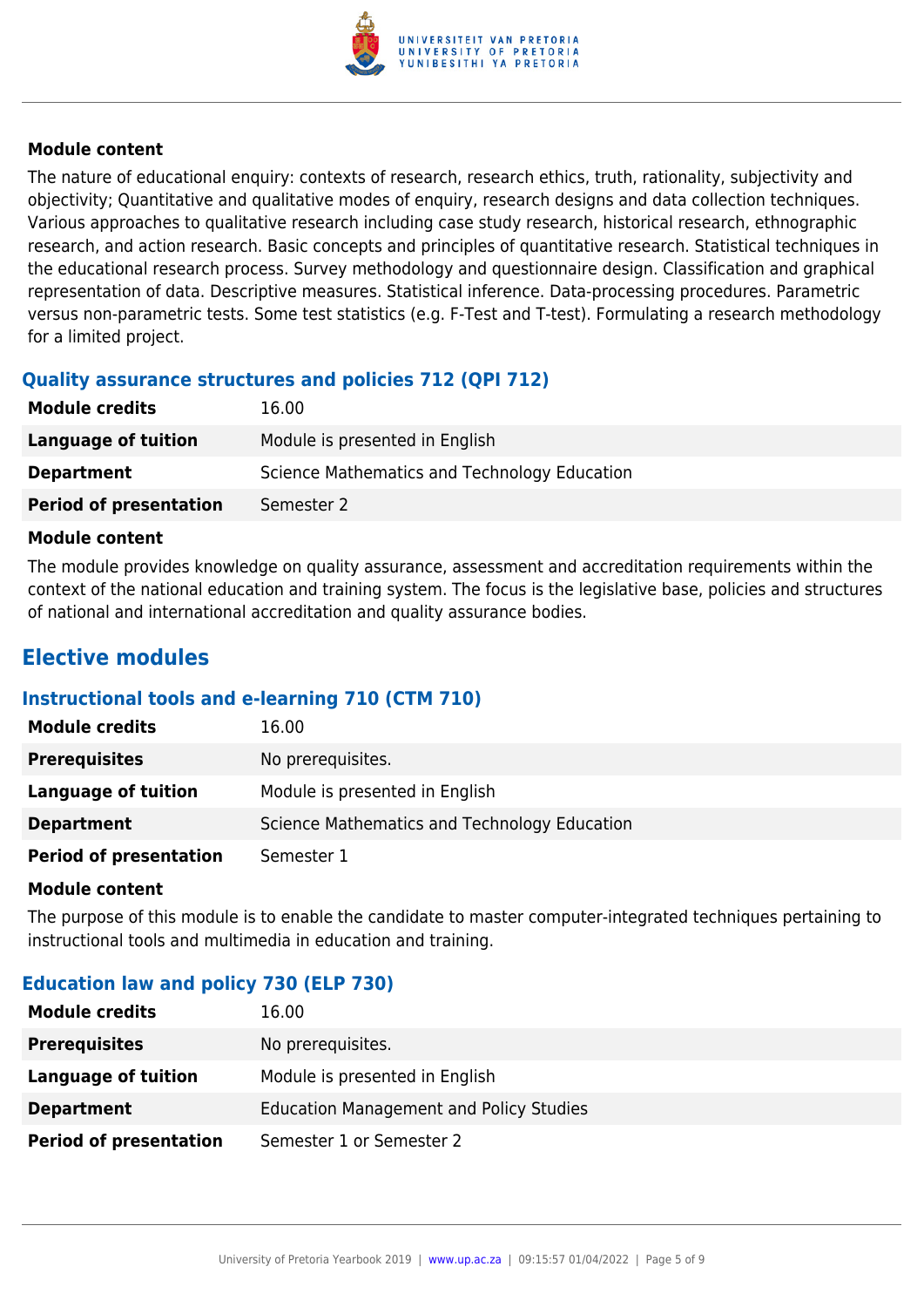

#### **Module content**

The aim of this module is to equip students with intellectual, academic and literacy skills in the fields of Education Law and Policy. It also seeks to prepare them for further studies in these fields and to enhance their professional development at their places of work. The module will be of benefit to those who intend pursuing studies in education law or education policy; and to practitioners of policy and law at schools and other education working environments.

#### **Inclusive education 731 (ISA 731)**

| <b>Module credits</b>         | 16.00                          |
|-------------------------------|--------------------------------|
| Language of tuition           | Module is presented in English |
| <b>Department</b>             | <b>Educational Psychology</b>  |
| <b>Period of presentation</b> | Semester 1                     |

#### **Module content**

Theoretical basis and nature of learning diversity, learning problems/barriers to learning, learning disabilities, cognitive functioning and special educational needs. Background, principles and implementation of inclusive education policy. Principles and practical application of learning support. Identification, screening, informal assessment and support to learners who display spoken and written language, mathematics, perceptions and non-verbal learning difficulties.

### **Multi-literacies 730 (JGL 730) Module credits** 16.00 **Prerequisites** Any undergraduate equivalent language and/or literacy module **Contact time** 7 lectures **Language of tuition** Module is presented in English **Department** Humanities Education **Period of presentation** Semester 1 or Semester 2

#### **Module content**

This module introduces the concepts of multi-literacies and multimodality highlighting the importance of these when teaching learners from diverse linguistic and cultural communities. The topics dealt with in this module should not be seen in isolation but are interrelated and are applicable to teaching in the global classroom. Topics include, among others, language and literacies; language acquisition theories; current language policies; the multilingual classroom; English as a lingua franca; World Englishes; globalisation and school and social literacies. The student is expected to design appropriate applications of various concepts in innovative classroom practices that reflect an advanced knowledge of key South African texts, policies and issues as addressed in this module.

#### **Life orientation education 710 (JLO 710)**

| 16.00                          |
|--------------------------------|
| Module is presented in English |
| <b>Humanities Education</b>    |
|                                |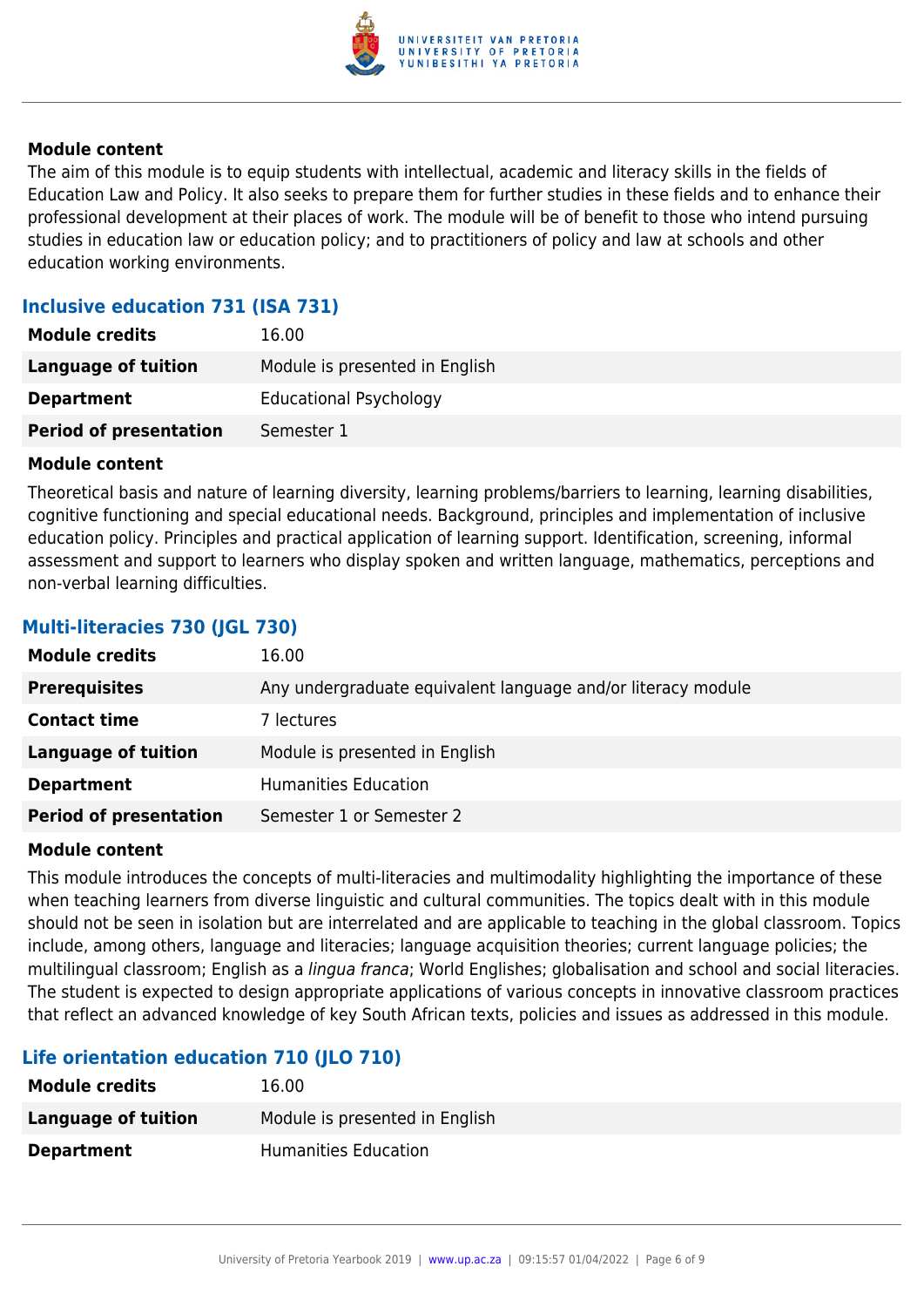

#### **Period of presentation** Semester 1

#### **Module content**

The aim of this module is to develop skills, knowledge, values and attitudes that empower students to make informed decisions and to take appropriate actions in diverse educational contexts. Life orientation focuses on the self in society. As an educator it is important to realise that teaching and learning of skills, values and attitudes that occurs in the classroom must be linked to learners' everyday lives. This module aims to equip students to achieve their optimal intellectual, personal and emotional potential.

#### **Learning support 710 (LSG 710)**

| <b>Module credits</b>         | 16.00                          |
|-------------------------------|--------------------------------|
| <b>Prerequisites</b>          | No prerequisites.              |
| <b>Language of tuition</b>    | Module is presented in English |
| <b>Department</b>             | Early Childhood Education      |
| <b>Period of presentation</b> | Semester 1                     |

#### **Module content**

The neurological interpretation and processing of the reading process in the brain; the impact of perception (motor, visual and auditory) on the integrated learning process; learning support strategies (sound and word recognition); reading habits, extension of eye span and reading speed; reading motivation. A practical learning support model which focuses on assessment as well as devising a supporting programme to cater for individual needs.

#### **Life science education 730 (LSN 730)**

| <b>Module credits</b>         | 16.00                                        |
|-------------------------------|----------------------------------------------|
| <b>Prerequisites</b>          | No prerequisites.                            |
| Language of tuition           | Module is presented in English               |
| <b>Department</b>             | Science Mathematics and Technology Education |
| <b>Period of presentation</b> | Semester 1 or Semester 2                     |

#### **Module content**

The nature and structure of life science: implications for life sciences teaching; learning excellence in life sciences; development and administration of a school's life sciences department; planning of learning activities in life sciences; experimentation and research methodology; practical work, demonstrations and microscope work; management and use of organisms in the laboratory; the life sciences club; excursions and fieldwork; safety in the laboratory.

#### **Mathematics and mathematical literacy education 730 (MCE 730)**

| <b>Module credits</b>      | 16.00                                        |
|----------------------------|----------------------------------------------|
| <b>Service modules</b>     | Faculty of Natural and Agricultural Sciences |
| <b>Prerequisites</b>       | No prerequisites.                            |
| <b>Language of tuition</b> | Module is presented in English               |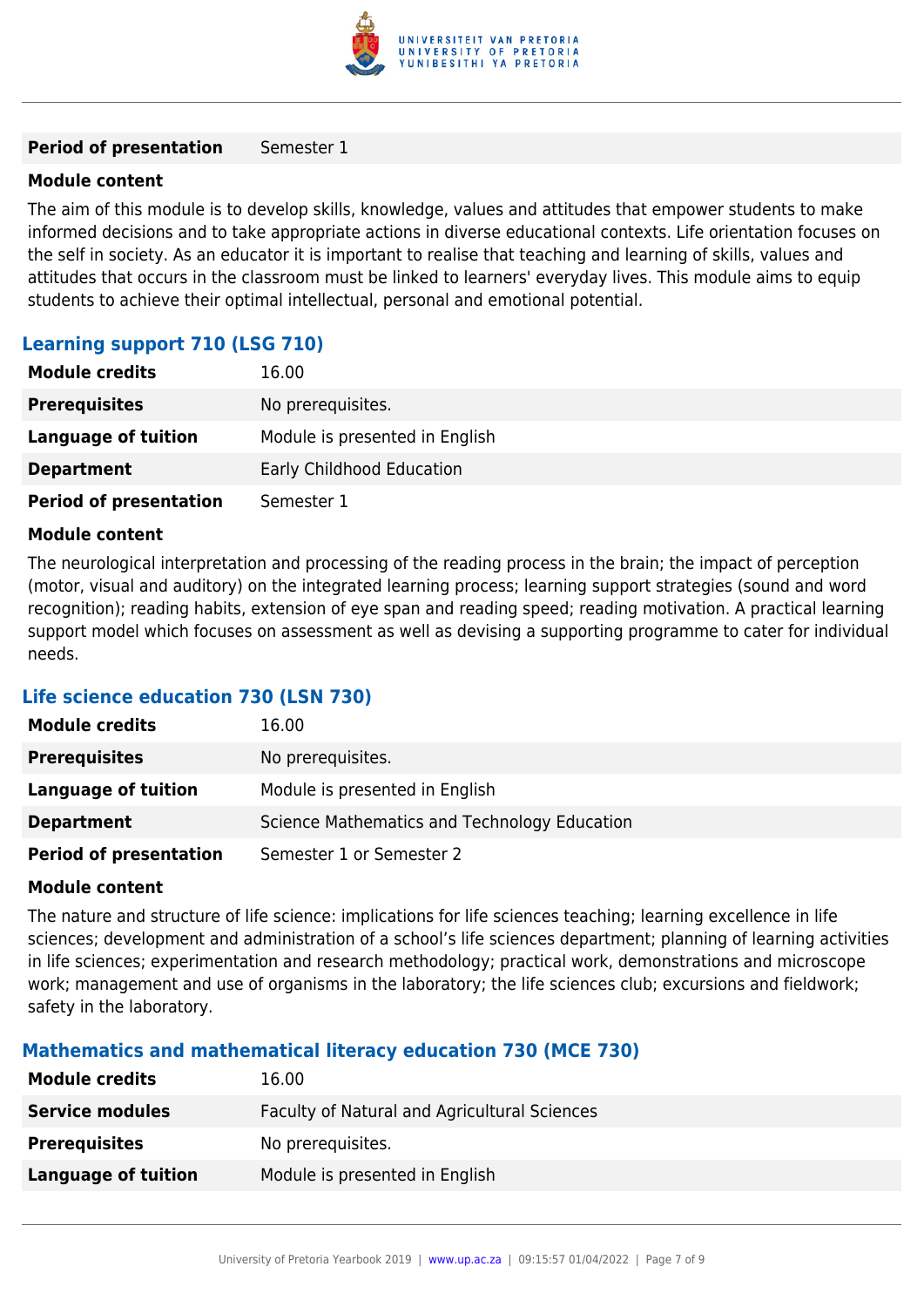

#### **Department** Science Mathematics and Technology Education

**Period of presentation** Semester 1 or Semester 2

#### **Module content**

Perspectives in the teaching and learning of mathematics. This module will focus on contemporary issues in mathematics education such as: Types of mathematical knowledge in teacher education; learning theories in mathematics education; use of technology in the teaching of mathematics; classroom research; gender; language; culture (Ethno mathematics). Mathematics in context: prospects and challenges. This module also focuses on the role of mathematics in different contexts (including vocational and real life contexts): Nature of mathematics – mathematics as a human activity; rationale for learning mathematics; the theory of realistic mathematics education; content-driven and context-driven approach in mathematics; mathematical literacy; knowledge 'transfer': some challenges – school mathematics vs real world.

#### **Physical sciences education 730 (PHN 730)**

| <b>Module credits</b>         | 16.00                                        |
|-------------------------------|----------------------------------------------|
| <b>Prerequisites</b>          | No prerequisites.                            |
| Language of tuition           | Module is presented in English               |
| <b>Department</b>             | Science Mathematics and Technology Education |
| <b>Period of presentation</b> | Semester 1 or Semester 2                     |

#### **Module content**

Instructional strategies; reform in physics and chemistry education; alternative concepts. Curriculum leadership in Physical Sciences Education in multiple contexts.

#### **Sciences curriculum 731 (SCU 731)**

| <b>Module credits</b>         | 16.00                                        |
|-------------------------------|----------------------------------------------|
| Language of tuition           | Module is presented in English               |
| <b>Department</b>             | Science Mathematics and Technology Education |
| <b>Period of presentation</b> | Semester 2                                   |

#### **Module content**

The nature of the natural sciences, technology and mathematics: public understanding of scientific, mathematical and technological endeavours and their impact on society. Ethical implications of practices and advances in these fields. Indigenous Knowledge Systems (IKS), ethno-mathematics and technologies and ways of knowing. Implications for teaching and learning content, and anticipated outcomes. The purpose and nature of curricula to develop scientific ways of understanding the world.

#### **Design and technology education 730 (TNO 730)**

| <b>Module credits</b> | 16.00                                        |
|-----------------------|----------------------------------------------|
| <b>Prerequisites</b>  | No prerequisites.                            |
| Language of tuition   | Module is presented in English               |
| <b>Department</b>     | Science Mathematics and Technology Education |